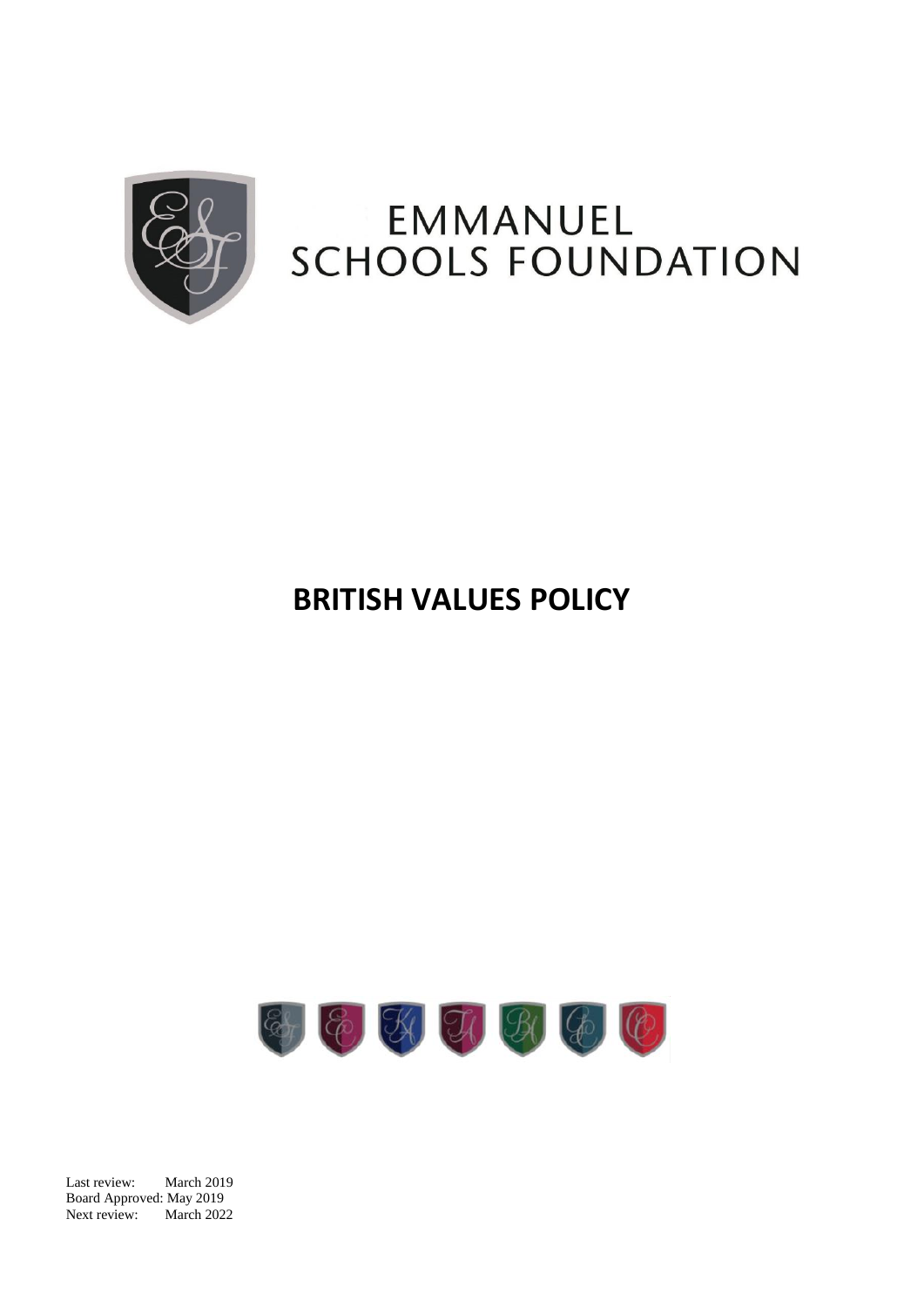#### **STATEMENT OF INTENT**

This policy sets out the framework in which Emmanuel Schools Foundation will ensure that it actively promotes the fundamental British values of democracy, the rule of law, individual liberty, and mutual respect and tolerance of those with different faiths and beliefs.

S. MCRhinteey

**Chair of Trustees: ………………………………..**

**Dated: 7 May 2019**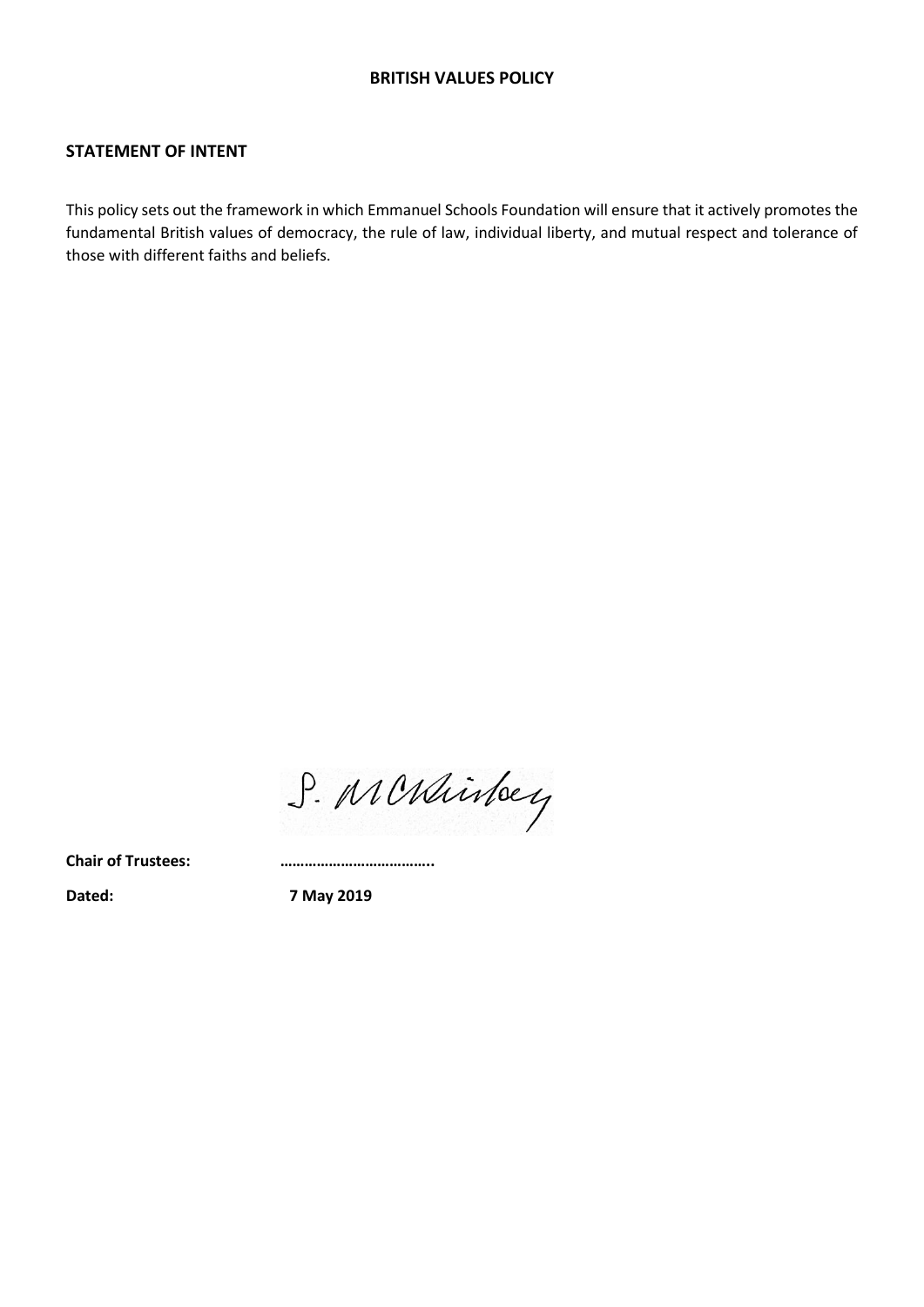# **BRITISH VALUES POLICY**

#### **1. Introduction**

Emmanuel Schools Foundation ("ESF") is committed to the active promotion of the fundamental British values of democracy, the rule of law, individual liberty, and mutual respect and tolerance of those with different faiths and beliefs. We seek to show love and respect for all in a diverse, plural twenty-first century Britain and do not discriminate (either directly, by association, by perception, indirectly or through harassment or victimisation) on the basis of any of the protected characteristics named in the Equality Act (2010), (age, disability, gender reassignment, race, religion or belief, sex, sexual orientation, marriage and civil partnership, and pregnancy and maternity). This commitment emanates from our Christian ethos: all human beings are created equal, being created in the image of God. Each person possesses a uniqueness and an intrinsic worth, and each has a moral obligation to exercise responsibility in relationships with others.<sup>1</sup>

Our aim is to help all students to flourish; for each to develop his or her own potential while helping those around them do the same. The example of Jesus Christ is foundational in this respect, and is captured within Emmanuel Schools Foundation's core values of honourable purpose, humility, compassion, integrity, accountability, courage and determination. These values are actively promoted across the curriculum, and in the daily act of worship.

Acting in accordance with our core values (which are understood by every student, displayed prominently in our schools and promoted throughout school life) and living out the essential virtues (of hope, gratitude, love, forgiveness, wisdom, integrity, fortitude, courage, self-control and humility) described in our Ethos Statement, our school culture and curriculum supports student endorsement of and subscription to British Values.<sup>2</sup>

### **2. Legal framework**

2.1 This policy will have consideration for the following guidance:

- The Education (Independent School Standards) (England) (Amendment) Regulations 2014;
- Improving the Spiritual, Moral, Social and Cultural (SMSC) development of pupils: supplementary information (DfE, November 2014);
- School Inspection Handbook (Ofsted, August 2015).
- 2.2 This policy is carried out in conjunction with the ESF schools' Disciplinary/Behaviour Policies.

#### **3 Roles and responsibilities**

 $\overline{a}$ 

- 3.1 The Trustees and Governors understand the importance of preparing students for life in modern Britain and will ensure the provision of a broad and balanced curriculum.
- 3.2 The Principal will ensure that all teachers and staff are aware of the requirement to uphold British values, and will ensure that the appropriate procedures are in place to carry this out.
- 3.3 Teachers and support staff will ensure that their lessons actively promote the fundamental British values. Staff are made aware of their responsibilities with regard to British values during their human resources induction.

<sup>1</sup> Church of England (2015) *The Fruits of the Spirit: A Church of England Discussion Paper on Character Education*. London: Church of England Education Office. https://churchofengland.org/media/2386307/fruits\_of\_the\_spirit.pdf

<sup>&</sup>lt;sup>2</sup> Mark Pike (2017) *British values and virtues: schooling in Christianity and character?, British Journal of Religious Education 39(3) (published online 3 Aug* 2017)*.* DOI: [10.1080/01416200.2017.1352485](http://dx.doi.org/10.1080/01416200.2017.1352485)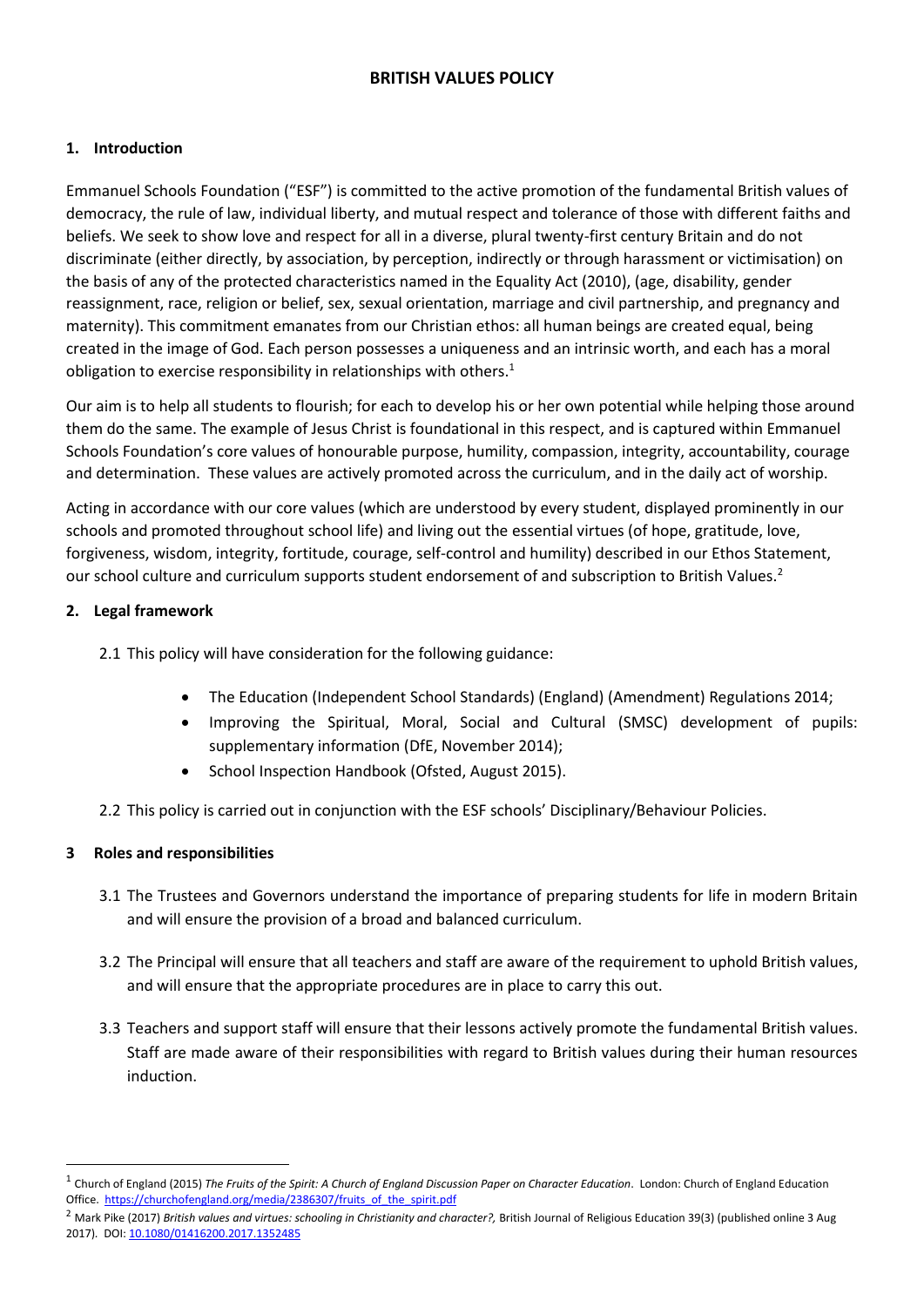3.4 Students are expected to treat each other and staff with respect, in line with the ESF schools' Disciplinary/Behaviour Policies.

#### **4. Democracy**

Democracy as a system of government can be traced back to classical Athens in the 6<sup>th</sup> century BC.

As the name implies (Greek: *dēmokratia*, from *dēmos* 'the people' + *-kratia* 'power, rule') 3 , democracy makes the leaders of the people accountable to those they lead. Democracy therefore aligns the good of a ruler with the good of his or her subjects. Aristotle wrote, "*A tyrant seeks his own, a king the good of the subjects; for he is no king who is not content and excels in goodness.*"

The significance of democratic government is that it constrains leaders to be servants of those they rule, in keeping with the teaching of Christ: "W*hoever wants to become great among you must be your servant, and whoever wants to be first must be slave of all. For even the Son of Man did not come to be served, but to serve, and to give his life as a ransom for many*."<sup>4</sup>

4.1. ESF students are encouraged to gain an understanding:

- 4.1.1 Of the Christian view of leadership as service;
- 4.1.2 Of the way that democracy reflects the significance and value of all people;
- 4.1.3 Of how citizens can influence decision-making through the democratic process;
- 4.1.4 That there is a separation of power between the executive and the judiciary, and that while some public bodies such as the police and the army can be held to account through Parliament, others such as the courts maintain independence;
- 4.1.5 That the talents we possess are gifts; so far from bestowing superior status, they bring an obligation to serve.
- 4.2 Students have numerous opportunities to have their views heard; for example, there is encouragement for students to channel ideas for improvements to senior prefects for discussion with the Principal. Thisfosters the sense of responsibility that comes with being part of a community.
- 4.3 Opportunities are taken, such as at the time of a general election, to emphasise in an explicit manner the mechanisms of parliamentary democracy in the United Kingdom. Mock elections are held, with other opportunities including such as the year 7 lecture series and the sixth form PTE course: the strengths, advantages and disadvantages of democracy are explored, and the UK is contrasted with other forms of government in other countries.
- 4.4 Elected ESF students participate in bodies such as Youth Assemblies, where the views and concerns of their peers can be voiced.

#### **5. The rule of law**

Christians should be good citizens. The New Testament instructs: '*Everyone must submit himself to the governing authorities, for there is no authority except that which God has established. The authorities that exist have been established by God*.' 5

 $\ddot{\phantom{a}}$ 

<sup>3</sup> http://www.oxforddictionaries.com/definition/english/democracy

<sup>4</sup> Mark 10:43b-45 Holy Bible, New International Version®, NIV® Copyright ©1973, 1978, 1984, 2011 by [Biblica, Inc.®](http://www.biblica.com/) 

<sup>5</sup> Romans 13:1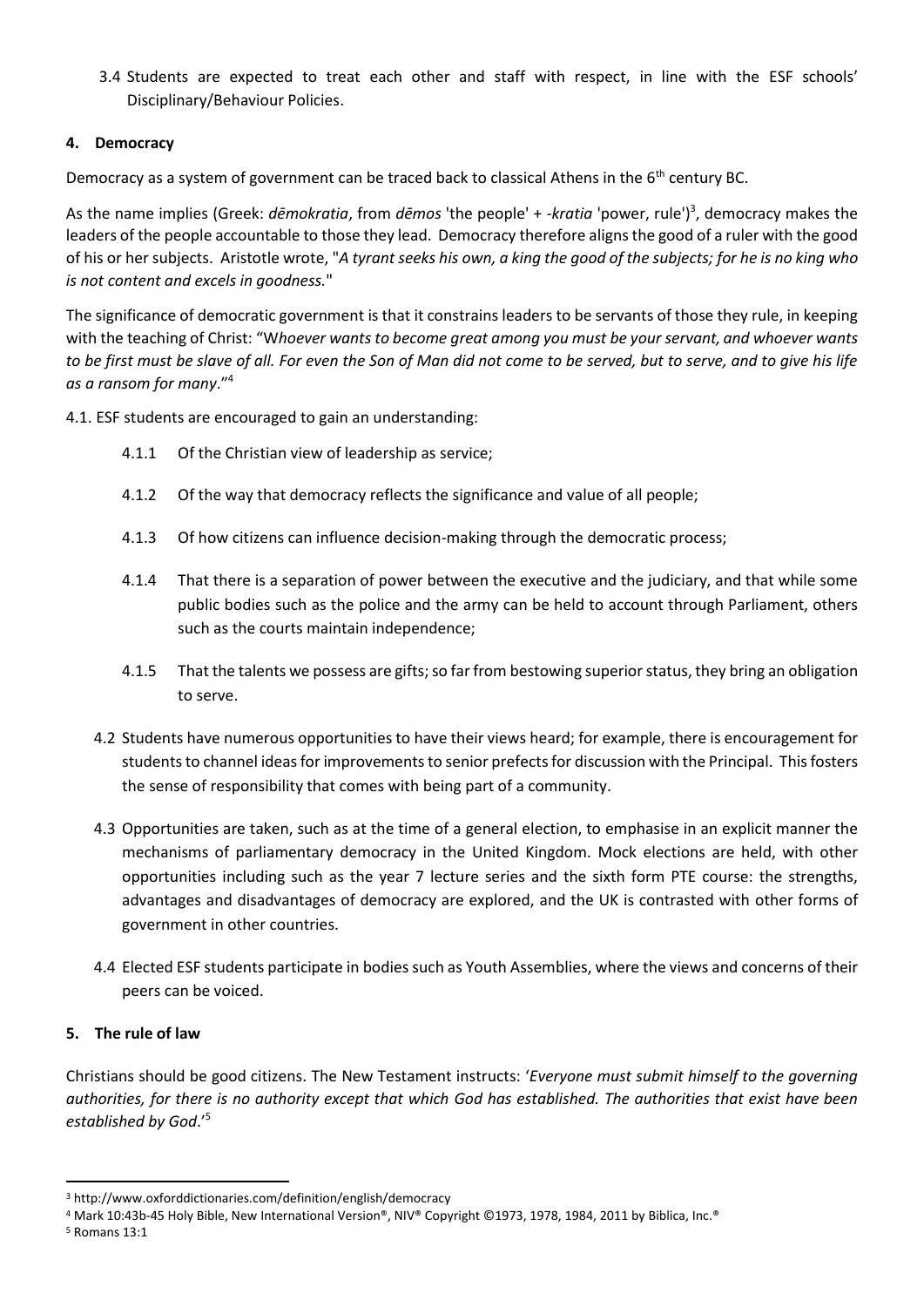However the rule of law implies more than mere obedience to the laws of a nation. It is '*the principle that everyone – from the individual right up to the State itself – is accountable to laws that are publicly promulgated, equally*  enforced and independently adjudicated...'<sup>6</sup> The principle of the rule of law is embedded in the Charter of the United Nations and has been a vital element in the constitution of the United Kingdom for centuries: a concern to place limits on the power of our rulers can be traced back to Magna Carta in 1215.<sup>7</sup> In 1644 Samuel Rutherford wrote '*Lex, Rex*' (Latin: 'the Law is King'), which subverted the traditional formulation 'the King is Law', and although in 1683 Oxford University publicly burned copies of this book, Rutherford's ideas, argued from Scripture, natural law and Scottish law, have become the bedrock of our judicial system.

5.1 Students are encouraged to gain an appreciation:

- 5.1.1 Of the biblical requirement for Christians to be good citizens, to obey the secular authorities that have been established by God;
- 5.1.2 That living under the rule of law protects individual citizens and is essential for their well-being and safety;
- 5.1.3 Of the reasons behind rules and laws, whether they govern the class, the school or the country;
- 5.1.4 That just laws conform to an absolute standard rather than reflecting the whim of a particular individual or group at a particular point in time.
- 5.2 ESF schools organise visits from authorities (members of parliament, the judiciary and the police) throughout the academic year in an effort to reinforce the importance of the rule of law in the nation.

# **6. Individual liberty**

A belief in individual liberty does not mean that individuals are free to do whatever they like, as the rule of law makes clear. Rather, this value emanates from our shared nature as beings with innate worth: no one should own, or be owned by another human being.

Clause 39 of Magna Carta ensured the right to justice and a fair trial. Although this applied only to all 'free men', succeeding generations have sought to reiterate its opposition to the arbitrary use of power to limit human freedom; its influence can be seen in such as the United States Bill of Rights (1791) and the United Nations Universal Declaration of Human Rights (1948).<sup>8</sup>

For centuries, some 15 million people suffered due to the transatlantic slave trade, '*one of the darkest chapters in*  human history'.<sup>9</sup> However, the practice of slavery did not end with abolition in 1833,<sup>10</sup> when it became illegal to buy or own a person.<sup>11</sup> In the 21<sup>st</sup> century many human beings are denied liberty. 'Modern slavery' exists even in

 $\overline{a}$ <sup>6</sup> http://www.un.org/en/ruleoflaw: 'Promoting the rule of law at the national and international levels is at the heart of the United Nations' mission. Establishing respect for the rule of law is fundamental to achieving a durable peace in the aftermath of conflict, to the effective protection of human rights, and to sustained economic progress and development. *The principle that everyone – from the individual right up to the State itself – is accountable to laws that are publicly promulgated, equally enforced and independently adjudicated*, is a fundamental concept which drives much of the United Nations work.'

<sup>7</sup> http://www.consoc.org.uk/other-content/about-us/discover-the-facts/the-rule-of-law/

<sup>&</sup>lt;sup>8</sup> No free man shall be seized or imprisoned, or stripped of his rights or possessions, or outlawed or exiled, or deprived of his standing in any other way, nor will we proceed with force against him, or send others to do so, except by the lawful judgement of his equals or by the law of the land.

To no one will we sell, to no one deny or delay right or justice.

<sup>9</sup> http://www.un.org/en/events/slaveryremembranceday

<sup>&</sup>lt;sup>10</sup> The Slavery Abolition Act (1833) followed the Slave Trade Act (1807), which had outlawed the slave trade but not slavery itself. <sup>11</sup> http://www.nationalarchives.gov.uk/education/resources/slavery: In 1833 Parliament passed a further act to abolish slavery in the British West Indies, Canada and the Cape of Good Hope (southern Africa), meaning that it was now illegal to buy or own a person.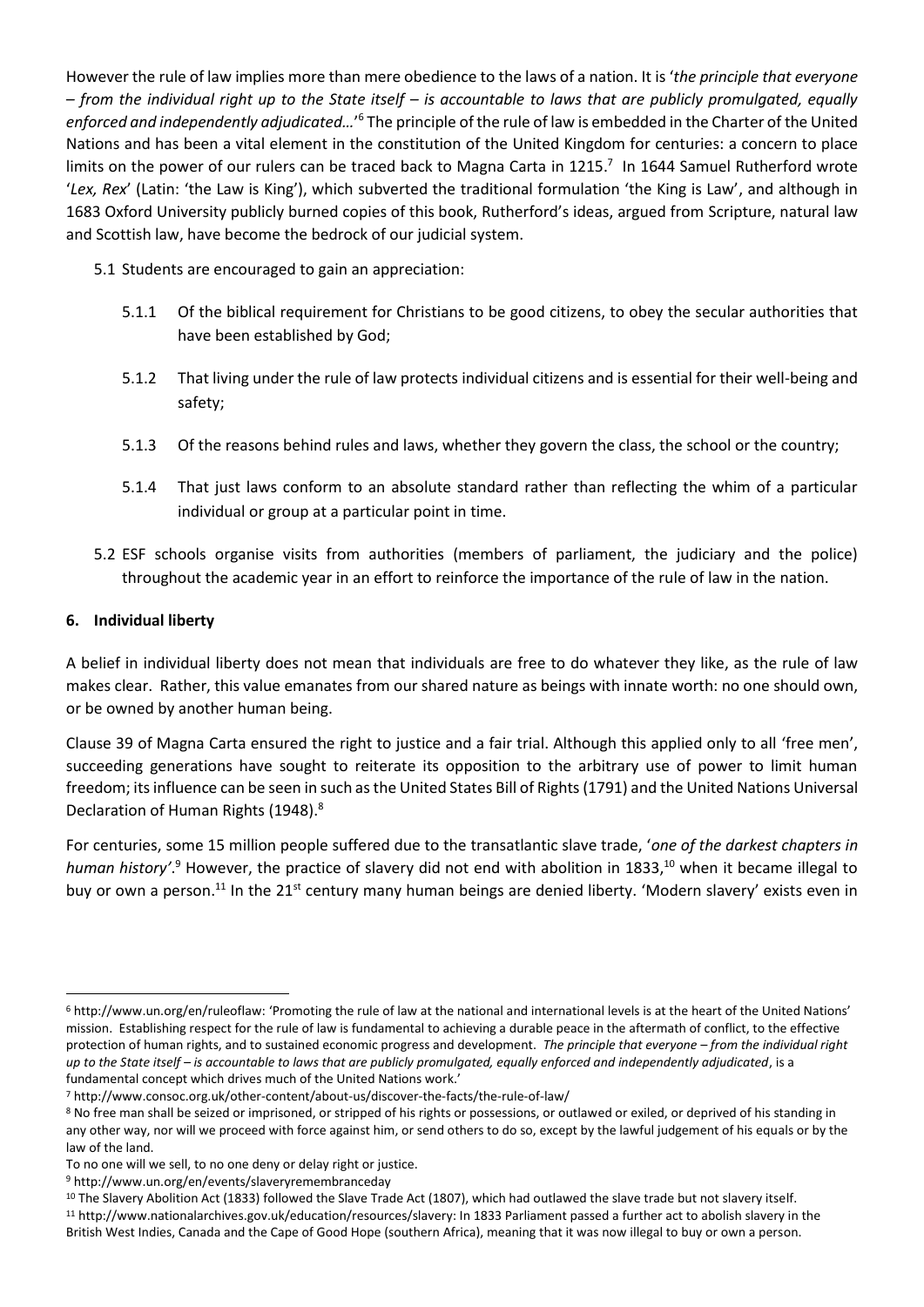the United Kingdom.<sup>12</sup> An estimate suggests there were over 10,000 victims in the UK in 2013.<sup>13</sup> Modern slavery is a 'hidden crime' but it nonetheless constitutes a continued affront to human dignity.

- 6.1 Students are encouraged to gain an understanding:
	- 6.1.1 Of the preciousness of the individual liberties enjoyed in this country;
	- 6.1.2 Of the privilege of living in a nation that enjoys such liberty, given the experience of many in contexts where it is lacking;
	- 6.1.3 Of the need to exercise our freedoms with responsibility and consideration for others, with an awareness that we are accountable for our actions;
	- 6.1.4 Of their rights and personal freedoms and they are advised on how to exercise these safely;<sup>14</sup>
	- 6.1.5 That the freedom to hold other faiths and beliefs is rightly protected in law.

# **7. Mutual respect and tolerance of those with different faiths and beliefs**

Contrary to popular opinion, the basis for mutual respect and tolerance is not that "underneath we're all the same"; we are different in important ways, and this diversity is precisely the reason for the richness of community. Rather, we respect others who are different from us, and exercise tolerance towards people of different faiths and beliefs, because all people are created in God's image and therefore of intrinsic value.

Whereas it is right that we respect every human being, it does not follow that every belief is equally worthy of respect. In 2013 a commission of the European Court of Human Rights determined that the protection of law should only be extended to beliefs that are, "*serious, genuinely and sincerely held, and worthy of respect in a democratic society. It should also be compatible with human dignity and should not conflict with the fundamental rights of others*." 15

The distinction between respecting a person's right to believe something different and agreeing with those beliefs is upheld within the guidance provided by the Department for Education in relation to Fundamental British Values, which explicitly safeguards a school from being required to promote views that are contrary to its ethos.<sup>16</sup>

In light of the diversity that exists within the ESF community, the exercise of respect and tolerance means that there will be no prejudicial treatment of any individual, whatever views that person might hold; equality of opportunity will be safeguarded for all members of the ESF community. We do not tolerate bullying on the grounds of ethnicity, religion, belief, background, sexuality or gender. We do not discriminate in relation to any student on the basis of ethnicity or religion or LGBT+ identification. We strive to ensure all children know they are loved, valued and appreciated. We take swift and decisive action to tackle any bullying that is reported or of which we become aware.

7.1 Students are encouraged to gain an understanding:

<sup>14</sup> Through sessions on topics such as E-safety.

 $\overline{a}$ 

<sup>&</sup>lt;sup>12</sup> 2015 Report of the Inter-Departmental Ministerial Group on Modern Slavery: "'Modern slavery' is an umbrella term that covers the offences of human trafficking and slavery, servitude and forced or compulsory labour." Terminology p7 at:

https://www.gov.uk/government/uploads/system/uploads/attachment\_data/file/469968/IDMG\_Report\_Final.pdf

<sup>13</sup> Ibid. p7: In November 2014, Professor Bernard Silverman, the Home Office Chief Scientific Adviser, estimated that there were between 10,000 and 13,000 potential victims of modern slavery in the UK in 2013.

<sup>15</sup>

http://www.equalityhumanrights.com/sites/default/files/documents/RoB/religion or belief in the workplace a guide for employers.p df

<sup>&</sup>lt;sup>16</sup> Improving the spiritual, moral, social and cultural (SMSC) development of pupils: supplementary information Departmental advice for independent schools, academies and free schools November 2014: 'It is not necessary for schools or individuals to 'promote' teachings, beliefs or opinions that conflict with their own, but nor is it acceptable for schools to promote discrimination against people or groups on the basis of their belief, opinion or background.'